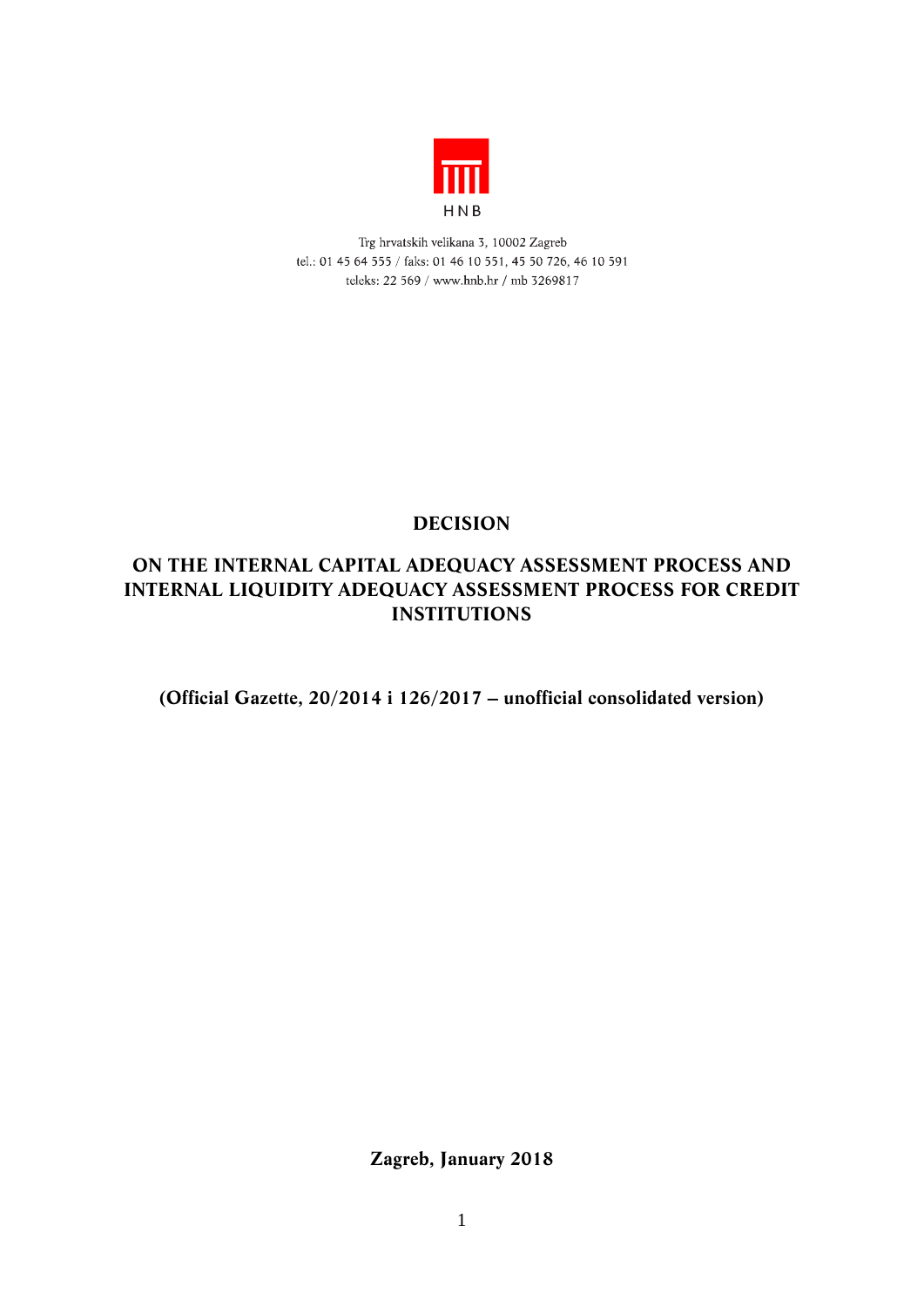*The title of the Decision has been amended pursuant to the provision of Article 1 of the Decision on amendments to the Decision on internal capital adequacy assessment process for credit institutions, Official Gazette 126/2017, which entered into force on 26 December 2017* 

#### *I GENERAL PROVISIONS*

### *Subject matter Article 1*

*(1) This Decision prescribes in detail the assessment processes, the method of and the time limits for reporting to the Croatian National Bank on the adequacy of internal capital and internal liquidity of a credit institution and the internal capital calculation on an individual and consolidated basis.*

*(2) This Decision shall apply to credit institutions which have their head office in the Republic of Croatia and are authorised by the Croatian National Bank.* 

*(3) This Decision shall, as appropriate, apply to a branch of a credit institution from a third country authorised by the Croatian National Bank to provide services.*

*Paragraph (1) has been amended pursuant to the provision of Article 2 of the Decision on amendments to the Decision on internal capital adequacy assessment process for credit institutions, Official Gazette 126/2017, which entered into force on 26 December 2017*

### *Definitions Article 2*

*For the purpose of this Decision, the following definitions shall apply:*

*1) "small credit institution" shall mean a credit institution which for the purposes of calculating capital adequacy does not apply the approaches which in accordance with Regulation (EU) No 575/2013 of the European Parliament and of the Council of 26 June 2013 on prudential requirements for credit institutions and investment firms and amending Regulation (EU) No 648/2012 (OJ L 176, 27.6.2013; hereinafter referred to as: "Regulation (EU) No 575/2013") require permission from the Croatian National Bank and which meets one of the following conditions:*

- *it is authorised as a savings bank or housing savings bank; or*
- *its average assets at the end of the preceding three business years, reported in audited financial statements, are less than HRK 7,000,000,000.00;*

*2) "required own funds" shall mean the sum of all capital requirements calculated under Regulation (EU) No 575/2013;*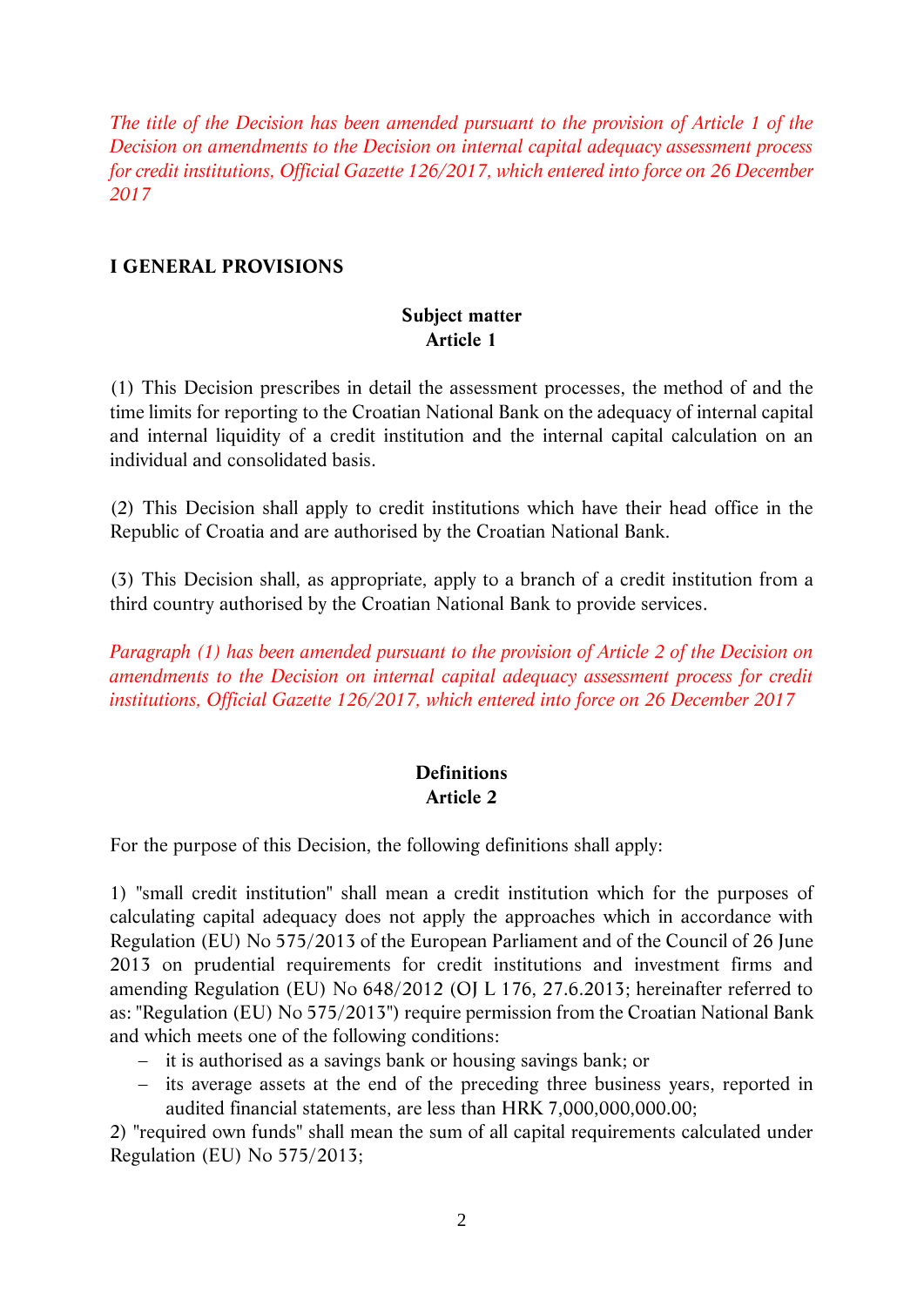*3) "required internal capital" shall mean the sum of internal capital requirements calculated in accordance with this Decision;*

*4) "risk profile", "stress testing" and individual risks shall have the meaning as defined in the Decision on risk management.*

*5) "internal capital adequacy assessment process and internal liquidity adequacy assessment process" shall mean the processes for the identification, measurement, management and monitoring of internal capital (ICAAP) used by a credit institution pursuant to the provisions of Article 113 of the Credit Institutions Act, and the process*  for the identification, measurement, management and monitoring of liquidity (ILAAP) *used by a credit institution pursuant to the provision of the Decision on liquidity risk management (Official Gazette 105/2016).*

*Item (5) has been added pursuant to the provision of Article 3 of the Decision on amendments to the Decision on internal capital adequacy assessment process for credit institutions, Official Gazette 126/2017, which entered into force on 26 December 2017*

### *Scope of application of the Decision Article 3*

*(1) A credit institution shall apply the provisions of this Decision on an individual basis.*

*(2) By way of derogation from paragraph (1) of this Article, a credit institution which is included in a group of credit institutions in the Republic of Croatia need not apply the provisions of this Decision on an individual basis, provided that in the Republic of Croatia it has a status of:*

*1) a parent credit institution, or*

*2) a credit institution which is a subsidiary of an RC parent credit institution, an RC parent financial holding company or an RC parent mixed financial holding company.*

*(3) A credit institution which is excluded from a group of credit institutions in the Republic of Croatia pursuant to Article 19 of Regulation (EU) No 575/2013 shall apply the provisions of this Decision on an individual basis.*

*(4) An RC parent credit institution shall apply the provisions of this Decision on a consolidated basis for its group of credit institutions in the RC.*

*(5) A credit institution having its head office in the Republic of Croatia which is a subsidiary of an RC parent financial holding company or an RC parent mixed financial holding company in the manner referred to in Article 278, paragraphs (3), (4) and (5) of the Credit Institutions Act shall apply the provisions of this Decision on the basis of the consolidated financial position of that financial or mixed financial holding company.*

*(6) A subsidiary credit institution, or a parent mixed financial holding company within a group of credit institutions in the Republic of Croatia or a parent financial holding*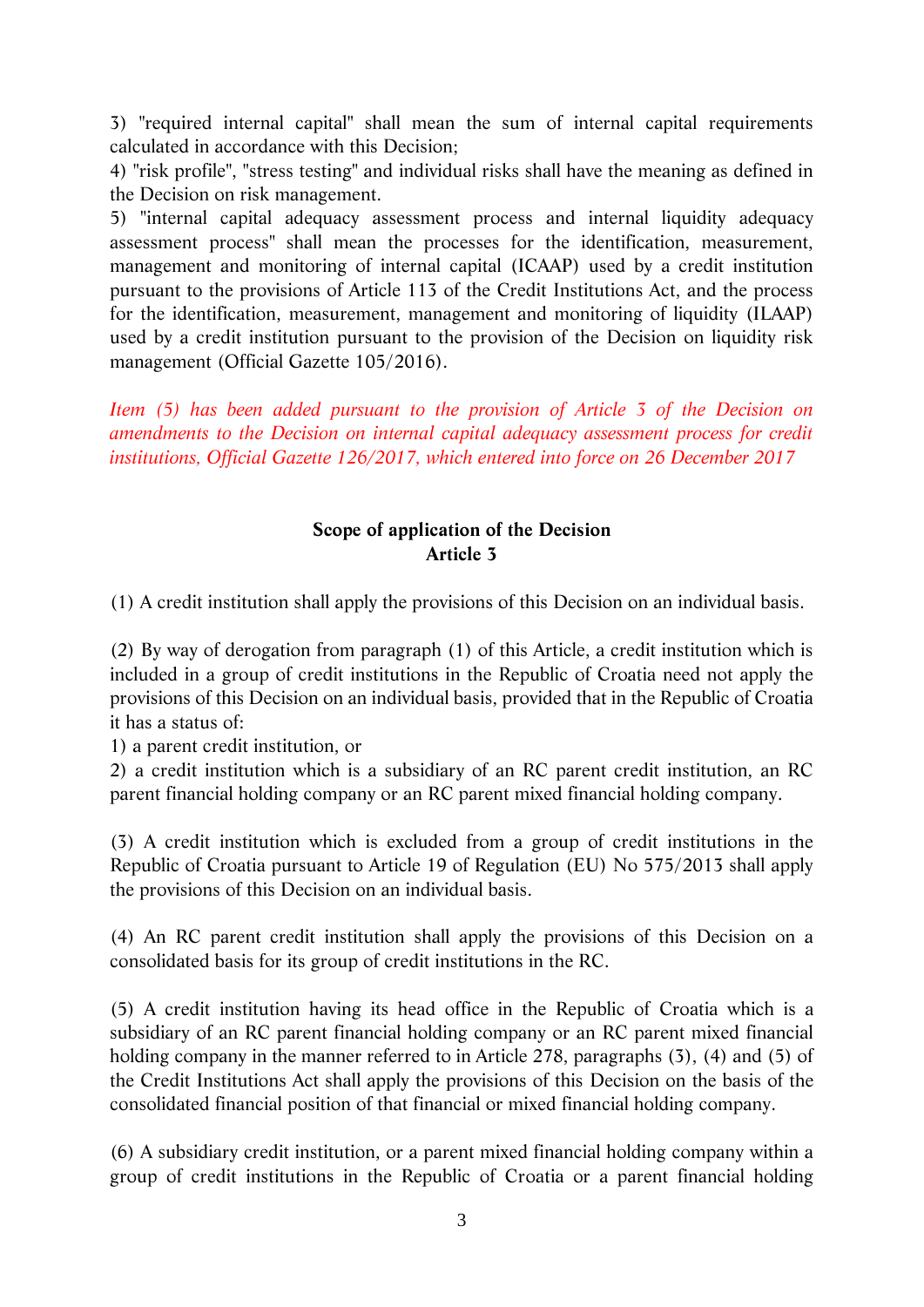*company within a group of credit institutions in the Republic of Croatia which is a parent of, or holds a participation in another credit institution, financial institution, a UCITS*  management company or a pension company having its head office in a third country, *shall apply the provisions of this Decision on a sub-consolidated basis.*

#### *Internal capital and internal liquidity strategies, plans and processes Article 4*

*(1) A credit institution shall develop an internal capital planning strategy which is to ensure that the maintained capital levels are supportive of the factors such as the expected placement growth, future sources of funds and their use, dividend policy and any changes in the minimum level of own funds referred to in Article 92 of Regulation (EU) No 575/2013.* 

*(2) A credit institution shall adopt a capital plan clearly defining:*

*1) the strategic objectives and time horizons for their realisation considering the impact of macroeconomic factors and changes in the economic cycle on strategic plans;*

*2) capital planning processes and responsibilities for these processes;* 

*3) the method by which a credit institution is to comply with capital requirements in the future;*

*4) the relevant limits related to capital (e.g. the impact of a change in regulations or of the adoption of new regulations); and* 

*5) general contingency plans (e.g. the way of raising additional capital, business activity restriction or the application of risk mitigation techniques).*

*(3) A credit institution shall develop an internal liquidity planning strategy which is to ensure an adequate level of liquidity and adequate funding sources.*

*The title preceding Article 4 has been amended and paragraph (3) has been added pursuant to the provision of Article 4 of the Decision on amendments to the Decision on internal capital adequacy assessment process for credit institutions, Official Gazette 126/2017, which entered into force on 26 December 2017.*

### *Assessment process establishment and implementation Article 5*

*(1) A credit institution shall establish an adequate process to determine and ensure an appropriate level of internal capital and internal liquidity, taking into account the risk profile, risk management system and risk mitigation techniques. When choosing a process to determine and ensure an appropriate level of internal capital and internal liquidity, a credit institution may also consider other factors, such as the target external rating, market position, entrance to new markets, capital accessibility, acquisitions of other*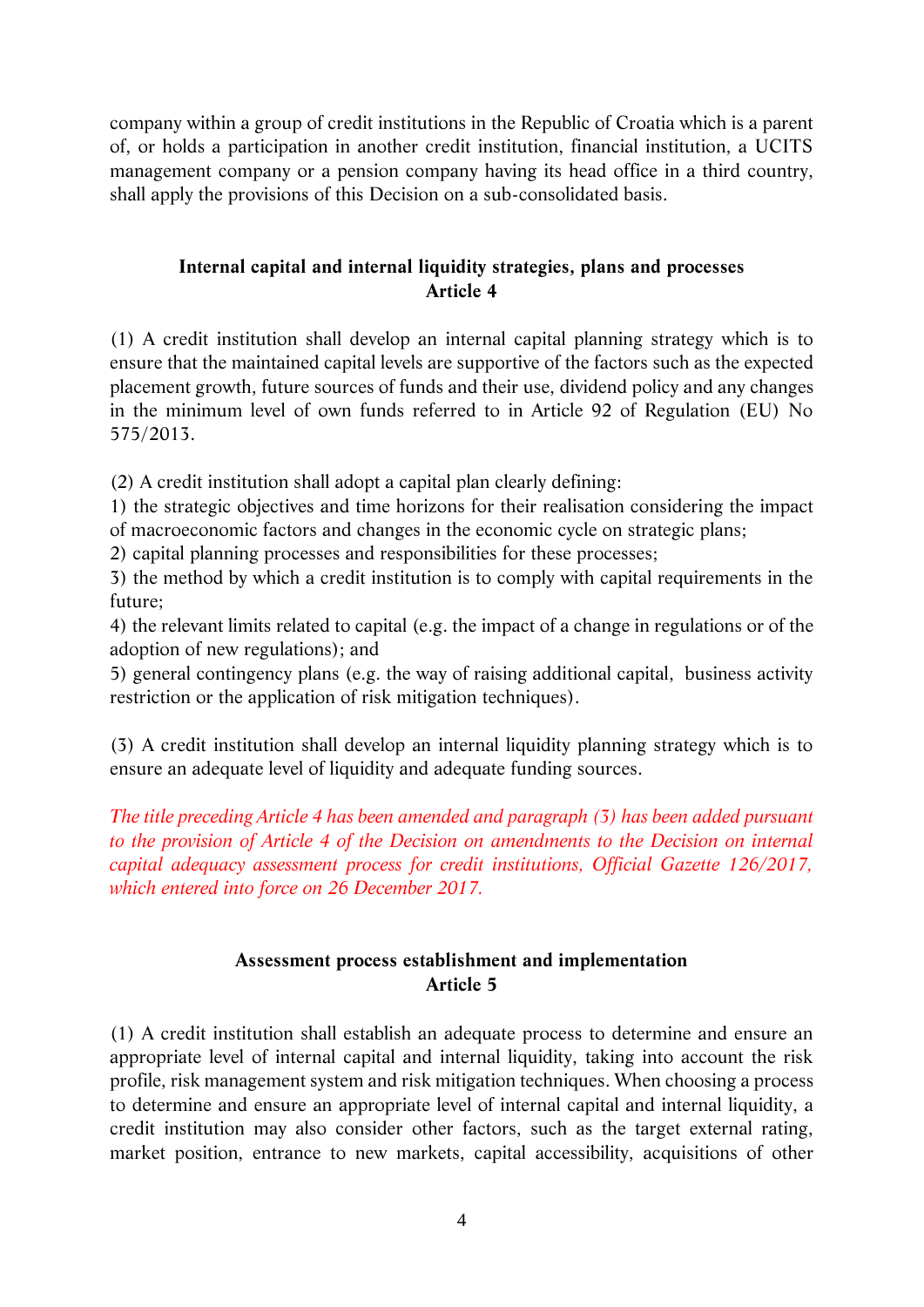*undertakings, and other strategic goals. A credit institution shall analyse and document the impact of these factors on the level of internal capital and internal liquidity.*

*(2) The process referred to in paragraph (1) of this Article shall be considered adequate if:*

*1) it is based on the identification, measurement or assessment, aggregation and monitoring of significant risks;*

*2) it ensures an internal capital and internal liquidity level adequate for the risk profile of a credit institution; and*

*3) it is adequately incorporated into the governance arrangements of a credit institution.* 

*(3) A credit institution shall prescribe, document and regularly supervise the assessment process referred to in paragraph (1) of this Article, which needs to be approved by the management and supervisory boards of the credit institution. The internal audit function of a credit institution shall at a minimum on an annual basis assess the appropriateness of the internal capital and internal liquidity adequacy assessment process.*

*(4) A credit institution shall provide the Croatian National Bank with complete and detailed information on the internal capital and internal liquidity adequacy assessment process, including the information on:*

*1) the approaches (methodologies) used for the calculation of internal capital requirements;*

*2) the types and levels of risk included in the calculation of internal capital requirements; 3) as regards credit risk, credit valuation adjustment risk, market risk and operational risk – the differences between the approaches used for the calculation of capital requirements in accordance with Regulation (EU) No 575/2013 and those used for the calculation of internal capital requirements;* 

*4) the differences between the required own funds referred to in Article 92 of Regulation (EU) No 575/2013 and the required internal capital; and*

*5) the approaches used to determine the liquidity buffer.* 

*In the whole Article, the words "and internal liquidity" have been added after the words "internal capital" and item (5) has been added, pursuant to the provision of Article 5 of the Decision on amendments to the Decision on internal capital adequacy assessment process for credit institutions, Official Gazette 126/2017, which entered into force on 26 December 2017.*

### *II INTERNAL CAPITAL ADEQUACY ASSESSMENT PROCESS*

### *Phases of the process Article 6*

*(1) A credit institution's internal capital adequacy assessment process shall include the following phases:*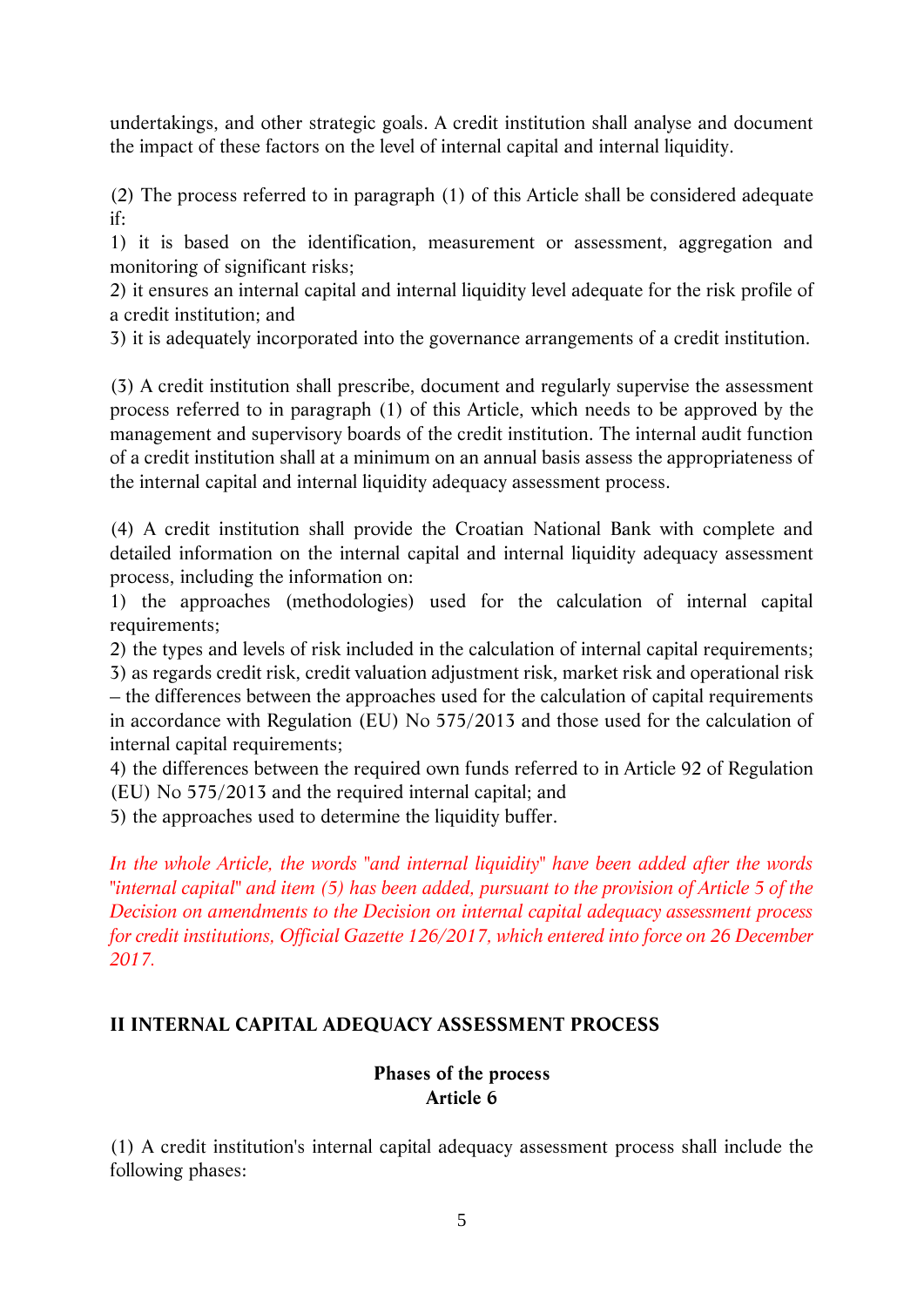*1) the identification of risk;*

*2) the measurement or assessment of individual risks and the determination of related internal capital requirements;*

*3) the determination of total internal capital; and*

*4) the comparison of the required own funds and the required internal capital.* 

*(2) A credit institution shall perform the process referred to in paragraph (1) of this Article at a minimum on an annual basis, and more often in the case of a significant change in the risk profile.* 

#### *1 Risk identification*

## *Significant risks Article 7*

*(1) A credit institution shall on the basis of its risk profile identify significant risks to*  which it is or might be exposed to in its operation, and which will be covered in its internal *capital adequacy assessment process, taking into account the type, scope and complexity of its activities and the markets in which it operates.*

*(2) In order to identify significant risks, a credit institution shall analyse the following:*

*1) credit risk, market risk and operational risk, also including other risks for which capital requirements are calculated under Regulation (EU) No 575/2013;*

*2) the risks which are not fully covered by minimum capital requirements referred to in Regulation (EU) No 575/2013 (currency induced credit risk, residual risk and risks arising from securitisation transactions, a possible underestimation of credit risk due to the use of the Standardised Approach, a possible underestimation of operational risk due to the use of the Basic Indicator Approach or the Standardised Approach);*

*3) interest rate risk arising from non-trading activities, risk of excessive leverage, concentration risk, reputational risk and strategic risk;*

*4) liquidity risk and funding risk, including intra-day liquidity, encumbered assets and collateral management;*

*5) the impact of external factors (economic and business environment); and*

*6) other risks not referred to in items (1) to (4) of this paragraph.*

*(3) The identification of all risks and the determination of their significance must be based on a comprehensive assessment of the risks to which a credit institution is or might be exposed to, and which are inherent in individual operations, products, activities, processes and systems of a credit institution, both on the portfolio and individual product basis. The risk identification process must also include an assessment of the financial position of a credit institution and the environment in which it operates.*

*(4) By way of derogation from paragraph (2) of this Article, a small credit institution may within the internal capital and internal liquidity adequacy assessment process analyse, at a minimum, the following:*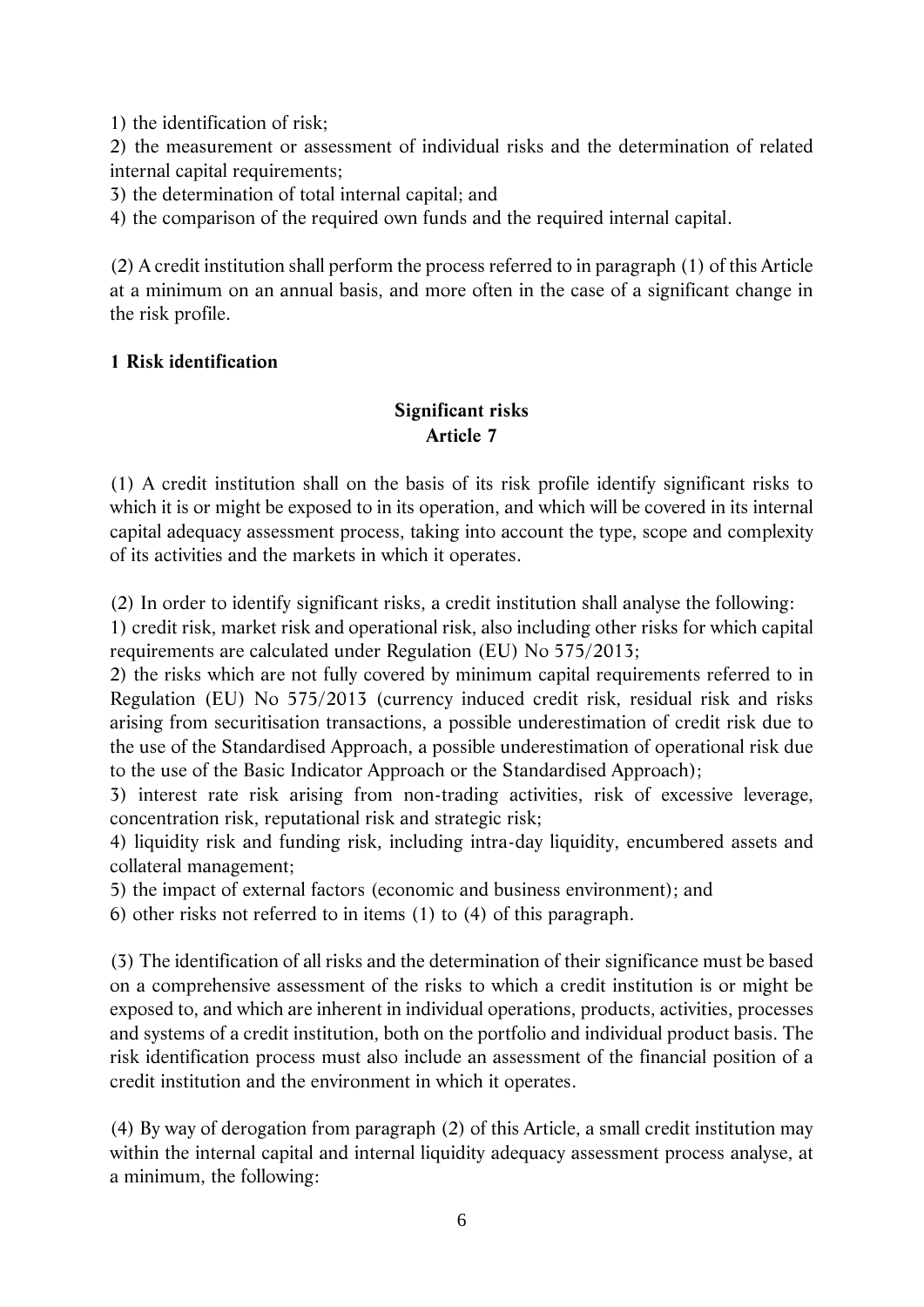- *1) concentration risk;*
- *2) operations risk;*
- *3) credit risk including currency induced credit risk;*
- *4) interest rate risk;*
- *5) foreign-exchange risk;*
- *6) liquidity risk including the possibilities of raising additional capital;*
- *7) operational risk;*
- *8) risk of excessive leverage;*
- *9) strategic risk; and*
- *10) the impact of external factors.*

*Paragraph (2), item (3) has been amended, a new item (4) has been added, items (4) and (5) have become items (5) and (6), the new item (6) has been amended and paragraph (4) has been amended, pursuant to the provision of Article 6 of the Decision on amendments to the Decision on internal capital adequacy assessment process for credit institutions, Official Gazette 126/2017, which entered into force on 26 December 2017.*

### *Risk definitions Article 8*

*(1) A credit institution may use its own risk definitions which at a minimum include the definitions prescribed in Regulation (EU) No 575/2013, the Credit Institutions Act and the Decision on risk management, on the condition that it gives a detailed explanation thereof.* 

(2) Where a credit institution uses different definitions of the risks for which the *calculation of capital requirements is prescribed in Regulation (EU) No 575/2013, it shall*  explain the impact of the application of these definitions on the level of capital *requirements of the credit institution under Regulation (EU) No 575/2013.*

#### *2 Measurement or assessment of individual risks and the determination of related internal capital requirements*

#### *Risk measurement or assessment methodology Article 9*

*(1) When calculating internal capital requirements, a credit institution shall by quantitative methods measure or, if the risks are difficult to quantify, assess significant risks using the methodology and approaches which are the most suitable for its organisation and business activities.*

*(2) A credit institution shall establish for which risks, in addition to credit risk, market risk, credit valuation adjustment risk and operational risk, it is appropriate to use quantitative methods when determining internal capital requirements, and for which risks*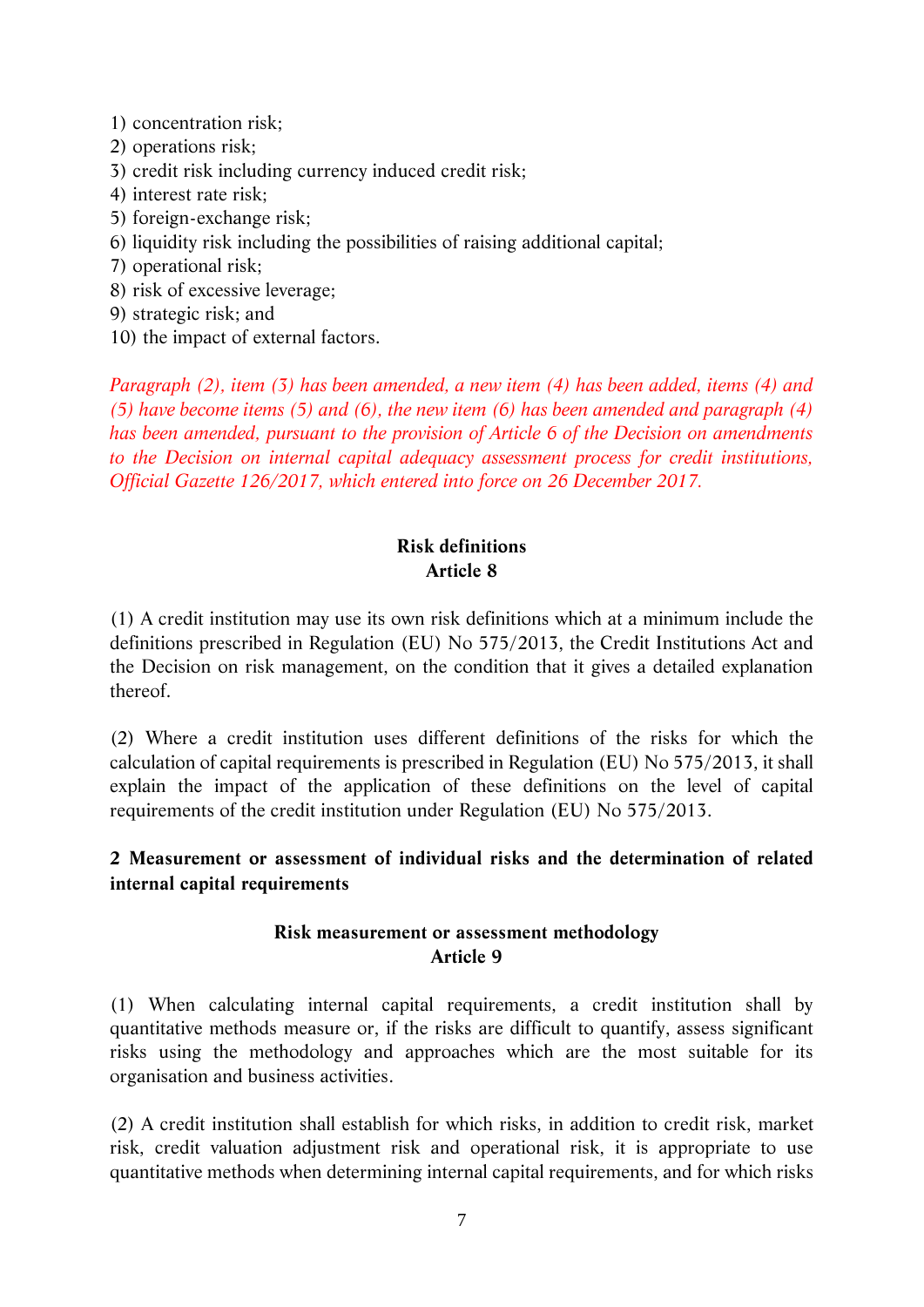*it is more suitable to exclusively use risk mitigation or control measures instead of determining internal capital requirements.*

*(3) A credit institution may use various approaches to calculate internal capital requirements for various types of risk, on the condition that it defines an adequate methodology to measure or assess each risk and that it documents and explains the followings:*

*1) the risk measurement methods/approaches;*

*2) the assessment of non-measurable risks; and*

*3) all corrections in risk amounts undertaken when a credit institution establishes that the methods used to measure or assess a specific risk fail to show the current exposure of the credit institution to that risk.*

*(4) When calculating internal capital requirements for credit risk, credit valuation adjustment risk, operational risk and market risks, a credit institution may do one of the following:*

1) apply the approaches it uses for the calculation of own funds requirements under *Regulation (EU) No 575/2013;* 

*2) apply the Advanced Measurement Approaches referred to in Regulation (EU) No 575/2013; or*

*3) use other approaches.*

*(5) Where the calculation of capital requirements under Regulation (EU) No 575/2013 is based on a rating by an external credit assessment institution or on the fact that the exposure is unrated, a credit institution shall take into consideration other relevant information when calculating internal capital requirements for credit risk.*

*(6) Internal capital requirements for significant market risks for which capital requirements referred to in Regulation (EU) No 575/2013 are not calculated must be appropriate.*

*(7) A credit institution which has, in calculating capital requirements for position risk in accordance with Part Three, Title IV, Chapter 2 of Regulation (EU) No 575/2013, netted off its positions in one or more of the equities constituting a stock-index against one or more positions in the stock-index future or other stock index product shall calculate and maintain adequate internal capital to cover losses from basis risk caused by the future's or other product's value not moving fully in line with that of its constituent equities.*

*(8) A credit institution shall calculate and maintain adequate internal capital if it holds opposite positions in stock-index futures which are not identical in respect of either their maturity or their composition or both.*

*(9) When using the treatment in Article 345 of Regulation (EU) No 575/2013, a credit institution shall calculate the internal capital requirement against the risk of loss which exists between the time of the initial commitment and the following working day.*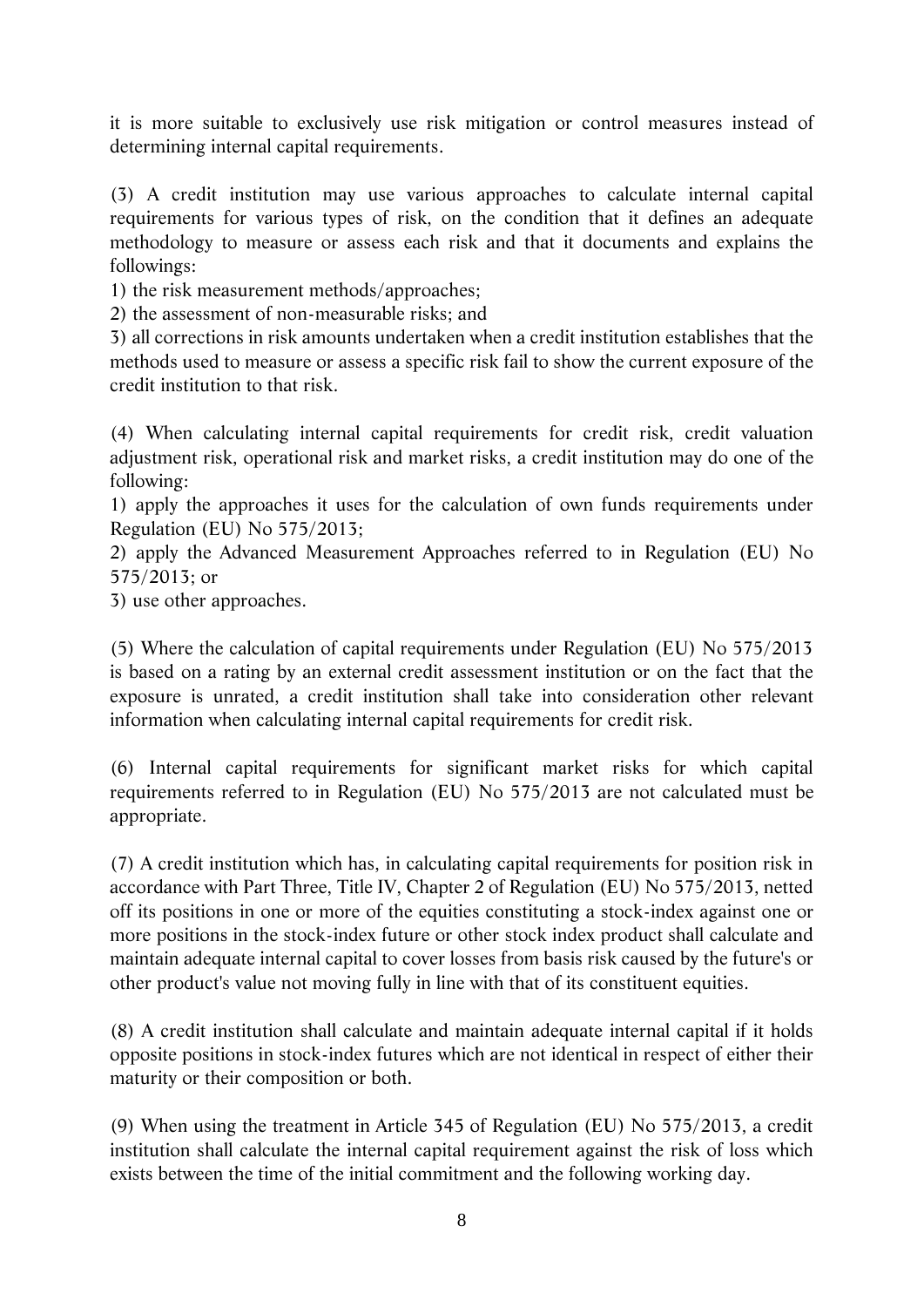*(10) A credit institution may, when calculating internal capital requirements for interest*  rate risk arising from non-trading activities, apply the simplified calculation of estimate of *a change in the economic value of the non-trading book prescribed in the Decision on the interest rate risk in the non-trading book.*

#### *Stress testing Article 10*

*(1) In order to make a quality assessment of its risk exposure, a credit institution shall regularly, at a minimum on an annual basis, carry out scenario and sensitivity analyses for all significant risks and internal capital. The credit institution shall take the results obtained into account when assessing and maintaining an adequate level of internal capital.*

*(2) Stress testing must be appropriate for each risk factor significant for the operation of a credit institution which is specific for the business and legal environment in which the credit institution operates and the relevant segment of the business cycle. A credit institution shall analyse the impact of a change in regulations or the adoption of new regulations, competition activities or other factors affecting its operation, in order to determine which changes in the environment it can sustain.*

*(3) A credit institution shall determine within its risk management policies the scope and frequency of stress testing and the processes and activities to be applied in the cases of adverse stress testing results.* 

*(4) By way of derogation from paragraph (1) of this Article, a small credit institution may only carry out sensitivity analyses, assessing the impact of some most significant factors of risks to which it is exposed to, including at a minimum credit risk, concentration risk*  in the credit portfolio and interest rate risk arising from non-trading activities. A small *credit institution shall carry out scenario and sensitivity analyses for the exposure to liquidity risk.* 

*(5) By way of derogation from paragraph (1) of this Article, a credit institution shall perform stress testing for operational risk in accordance with Regulation (EU) No 575/2013.*

#### *3 Determining total internal capital*

### *Defining available internal capital Article 11*

*A credit institution shall define the categories and constituent elements of capital used to calculate the available internal capital, taking into account which individual elements of*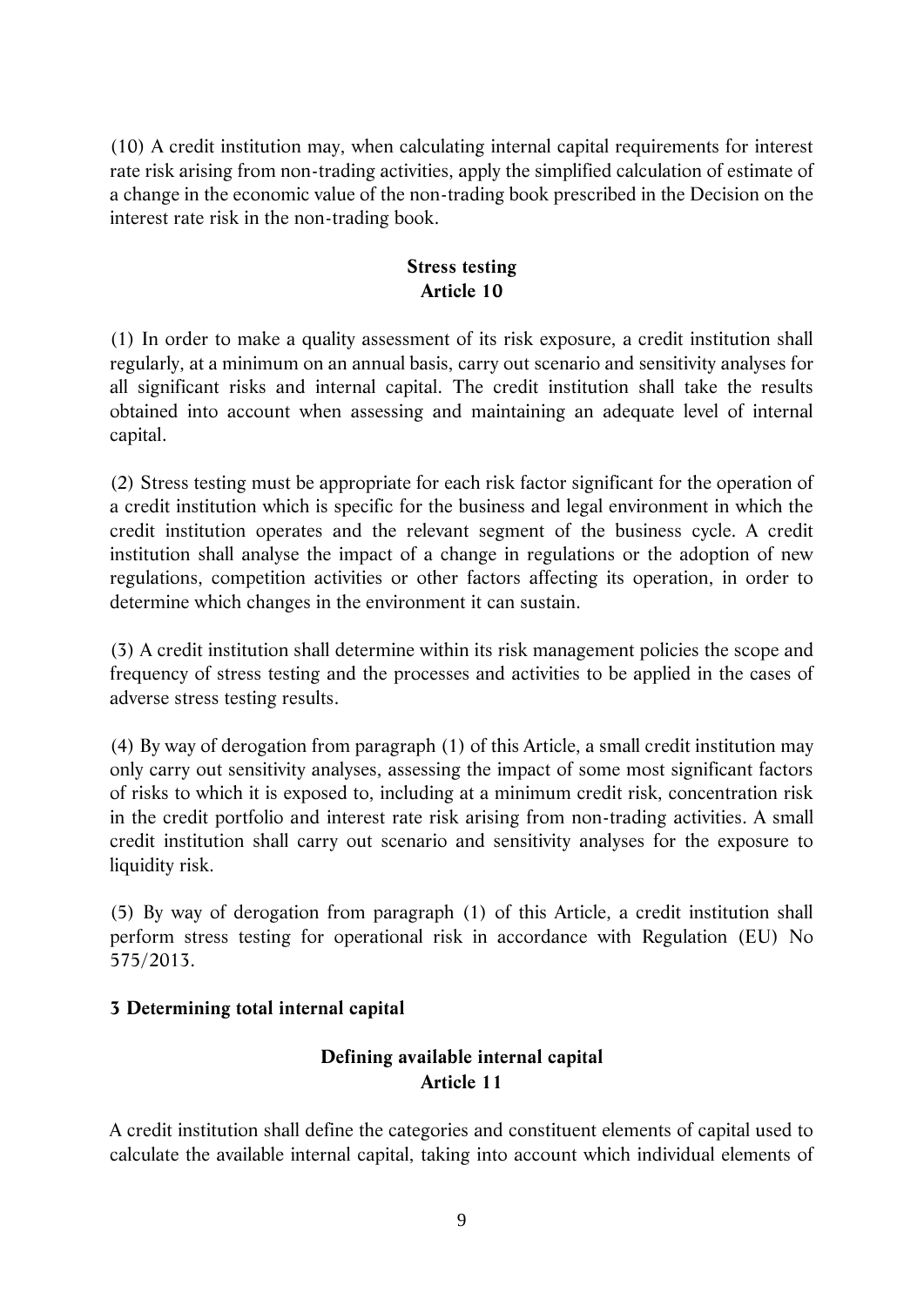*capital best demonstrate the real value of assets and liabilities and the loss absorbing capacity.*

### *Calculation of internal capital requirements Article 12*

*(1) A credit institution shall determine total internal capital requirements by adding up capital requirements for:*

*1) the risks requiring the calculation of capital requirements under Regulation (EU) No 575/2013; and*

*2) other significant risks.*

*(2) By way of derogation from paragraph (1) of this Article, a credit institution may use complex approaches for the calculation of total internal capital requirements, on the condition that it documents and explains the following:*

1) the basic methodological assumptions, with the exception of perfect positive *correlations between risks, and that it ensures their robustness by performing stress testing; and/or*

*2) any other methodology/approach to determine total required internal capital, including the one based on the simulation of concurrent changes in multiple risk factors.*

*(3) A credit institution shall maintain internal capital at least at the level of total internal capital requirements.*

*(4) A parent credit institution in the Republic of Croatia shall determine, in addition to internal capital requirements on a consolidated or sub-consolidated basis, for each member of a group of credit institutions in the Republic of Croatia which is a credit institution and for each member of a group which the parent credit institution assesses as important for the business of the group, internal capital requirements on an individual basis.* 

*Paragraph (4) has been added pursuant to the provision of Article 7 of the Decision on amendments to the Decision on internal capital adequacy assessment process for credit institutions, Official Gazette 126/2017, which entered into force on 26 December 2017.*

### *4 Comparison of required own funds and required internal capital*

#### *Process of comparison Article 13*

*(1) A credit institution shall compare required internal capital and required own funds and state their similarities and differences.*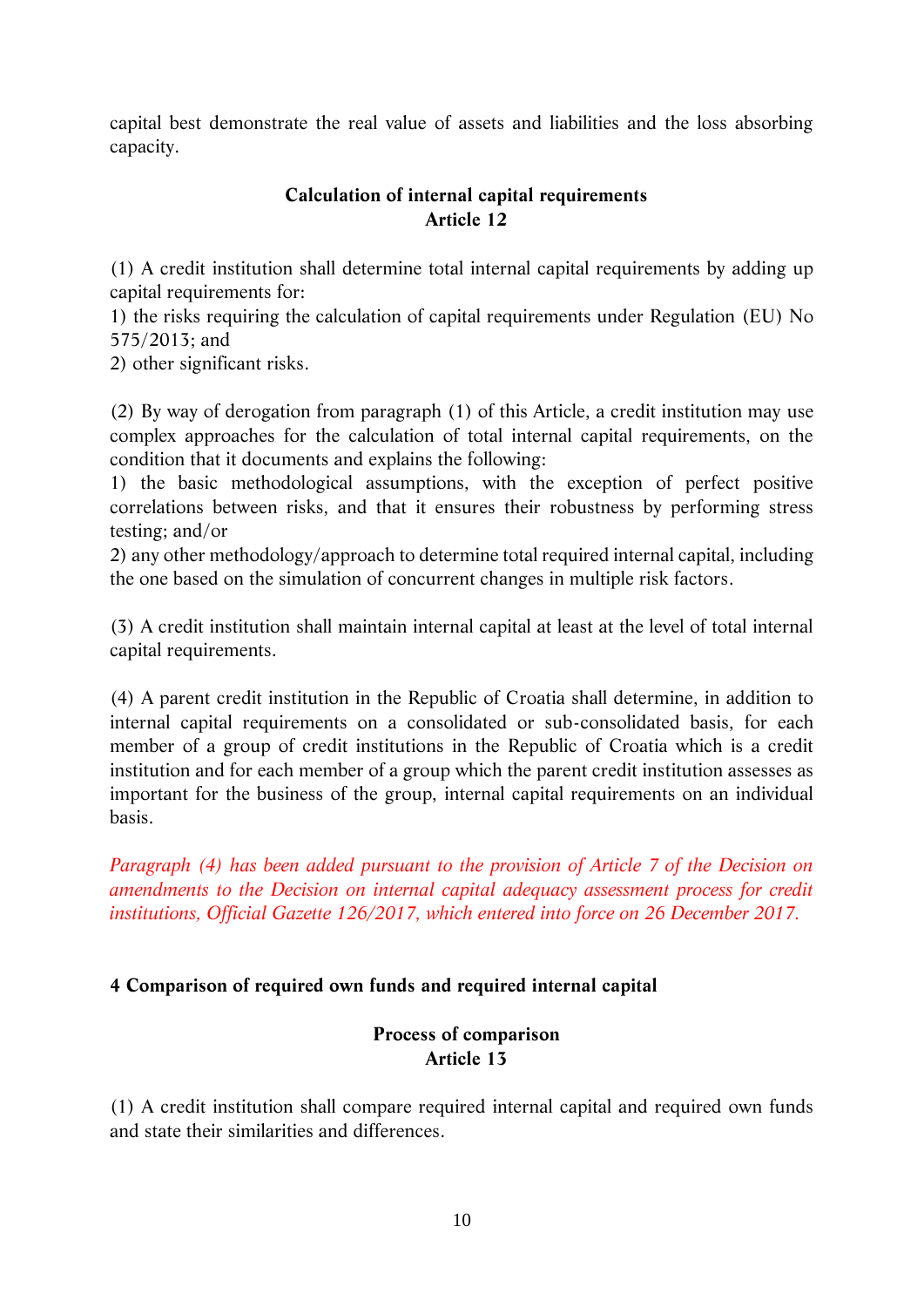*(2) Where it is established by the internal capital adequacy assessment process that the amount of required internal capital is lower than the minimum level of required own funds referred to in Article 92 of Regulation (EU) No 575/2013, a credit institution shall maintain a level of own funds at a minimum equal to that prescribed in Article 92 of Regulation (EU) No 575/2013.*

*(3) A credit institution shall at the end of a business year (as at 31 December) calculate: 1) the total amount of required internal capital, and*

*2) the target level of available internal capital and own funds at the end of the current financial year, in accordance with the business plan.*

*(4) A credit institution shall incorporate into the annual business plan corrective measures*  to be taken in the event of errors or changes in the assessments of internal capital *adequacy.*

### *III INTEGRATION OF THE INTERNAL CAPITAL AND INTERNAL LIQUIDITY ADEQUACY ASSESSMENT PROCESS INTO GOVERNANCE ARRANGEMENTS*

### *Article 14*

*(1) The internal capital and internal liquidity adequacy assessment process must be a constituent part of a credit institution's governance arrangements.*

*(2) A credit institution shall make use of the results of the internal capital and internal liquidity adequacy assessment process at a minimum in the following processes:*

*1) when defining and monitoring the realisation of the risk management strategy;*

*2) when allocating capital to individual organisational units;*

*3) when adopting decisions on lending and budgeting issues; and*

*4) when adopting major strategic decisions (e.g. to launch a new product, enter a new market, etc.).*

*(3) The internal capital and internal liquidity adequacy assessment process must enable the management and supervisory boards of a credit institution at all times to assess and/or evaluate all significant risks to which the credit institution is or might be exposed to in its operation.*

*The Title preceding Article 14 has been amended and in the whole Article 14, the words "internal liquidity" have been added after the words "internal capital", pursuant to the provision of Article 8 of the Decision on amendments to the Decision on internal capital adequacy assessment process for credit institutions, Official Gazette 126/2017, which entered into force on 26 December 2017.*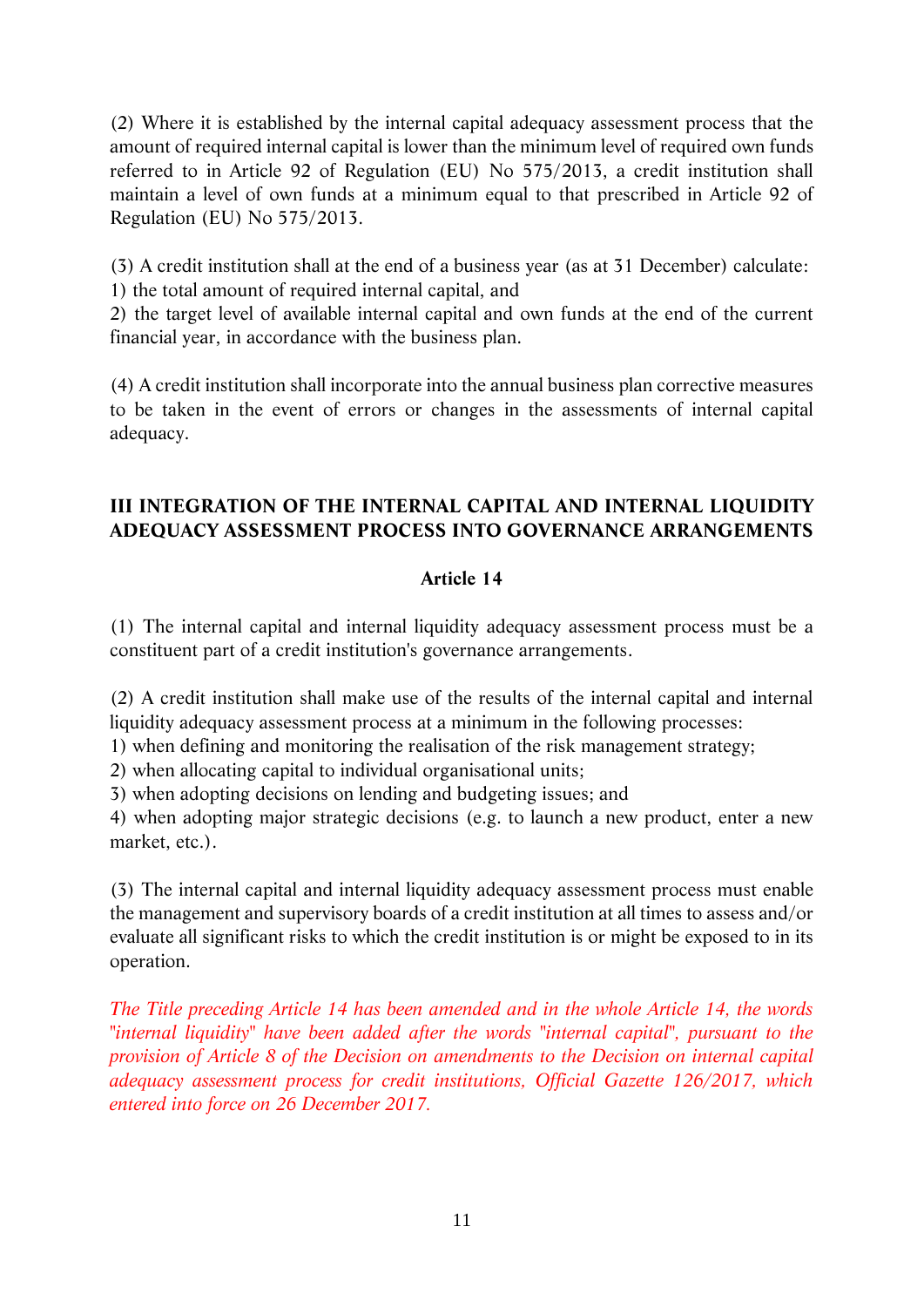#### *Duties of the management and supervisory boards Article 15*

*(1) The management board of a credit institution shall:*

*1) adopt the credit institution's risk-taking and risk management strategy;*

*2) ensure the implementation of the internal capital and internal liquidity adequacy assessment process and its compliance with strategic policies;*

*3) ensure that all risks are included into the process;*

*4) ensure the use of appropriate methods;*

*5) prescribe in detail the internal capital and internal liquidity adequacy assessment*  process (the methods used, the assumptions, the assessment process, and the method of *maintaining an adequate internal capital level) and the internal capital allocation process; 6) establish an adequate internal control system within the internal capital and internal liquidity adequacy assessment and maintenance process;*

*7) ensure that the internal capital and internal liquidity adequacy assessment process is documented;*

*8) ensure adequate resources to implement the internal capital and internal liquidity adequacy assessment process and a full understanding of the process by all included employees;*

*9) prescribe powers and responsibilities assigned to individual functions and organisational units ensuring a clear distribution of powers and clearly defined lines of responsibility;*

*10) ensure that the internal capital and internal liquidity adequacy assessment process is a constituent part of the governance activities of a credit institution; and*

*11) ensure a regular assessment of the appropriateness of the internal capital and internal liquidity adequacy assessment process.*

*(2) The supervisory board of a credit institution shall:*

*1) adopt decisions granting approval to the management board for the risk-taking and risk management strategy of a credit institution with defined target liquidity risk profile and required internal capital and its allocation to individual risks to which the credit institution is or might be exposed to;* 

*2) adopt decisions granting approval to the management board for the structure of the internal capital and internal liquidity adequacy assessment process;*

*3) supervise an adjustment of the internal capital and internal liquidity adequacy assessment process with regard to significant changes in the strategies, policies, organisation and business environment;*

*4) supervise that the results of the internal capital and internal liquidity adequacy assessment process are used for strategic purposes and in the decision-making process; and*

*5) analyse the realisation of the risk-taking and risk management strategy in relation to the available and required internal capital and the available and required liquidity buffer.*

*In the whole Article 15, the words "internal liquidity" have been added after the words "internal capital", paragraph (1), item (8) and paragraph (2), item (1) and item (5) have*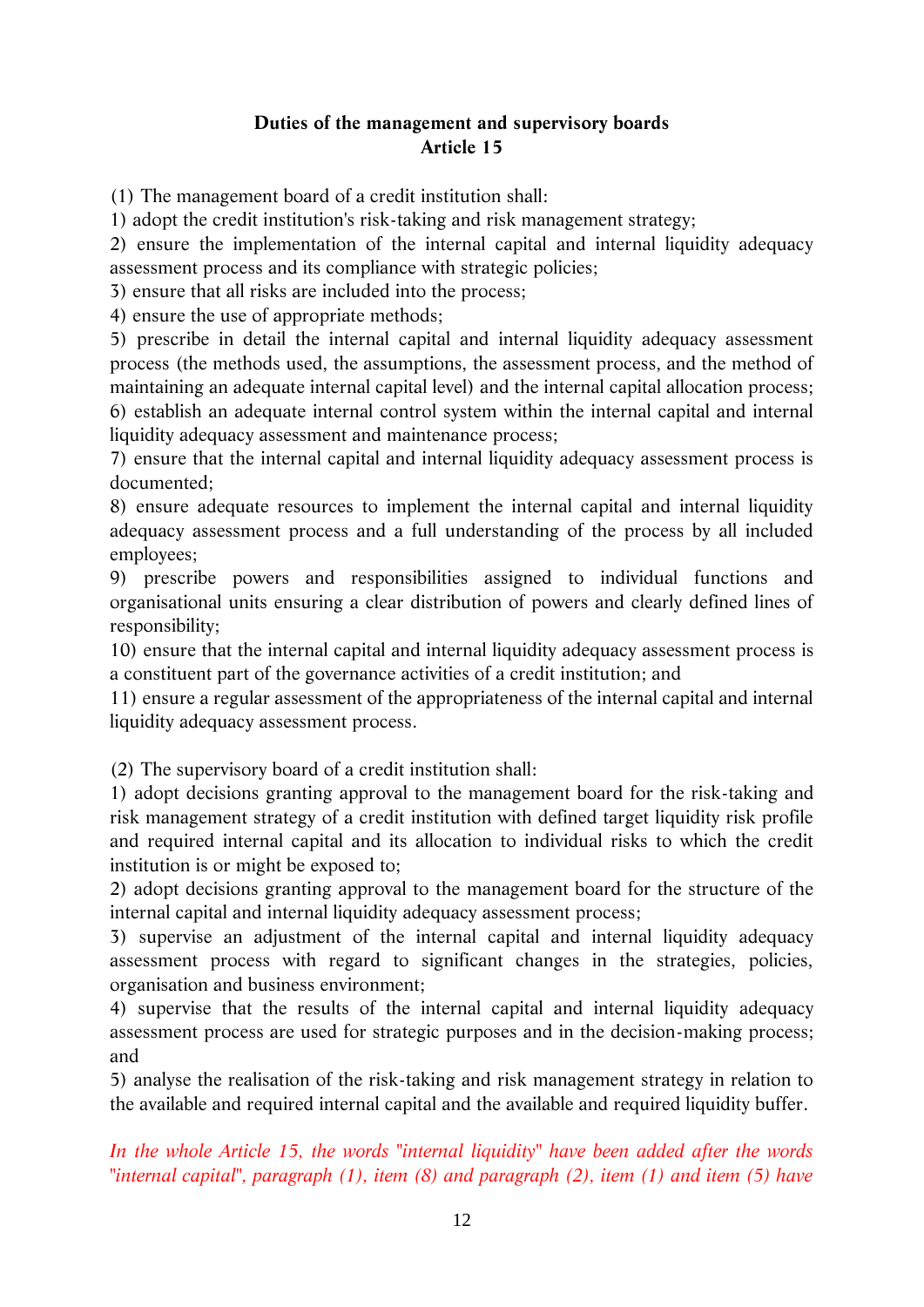*been amended, pursuant to the provision of Article 9 of the Decision on amendments to the Decision on internal capital adequacy assessment process for credit institutions, Official Gazette 126/2017, which entered into force on 26 December 2017.*

#### *Role of the risk control function Article 16*

*A credit institution shall analyse, monitor and report on the internal capital and internal liquidity adequacy assessment process within the risk control function.* 

*In Article 16, the words "internal liquidity" have been added after the words "internal capital", pursuant to the provision of Article 10 of the Decision on amendments to the Decision on internal capital adequacy assessment process for credit institutions, Official Gazette 126/2017, which entered into force on 26 December 2017.*

#### *Outsourcing Article 17*

*(1) A credit institution may outsource a part of a phase of the internal capital adequacy assessment process referred to in Article 6, paragraph (1) of this Decision.*

*(2) The provisions of the Decision on outsourcing shall apply to the outsourcing of a part of a phase of the internal capital adequacy assessment process for credit institutions.*

*(3) By way of derogation from paragraph (2) of this Article, where the provider of outsourcing services for a part of a phase of the internal capital adequacy assessment process for credit institutions is a parent undertaking in a group of credit institutions, Article 13 of the Decision on outsourcing shall not apply.*

#### *Assessment process on a consolidated basis Article 18*

*A credit institution which in accordance with Article 3, paragraphs (2) and (4) to (6) of this Decision applies the provisions of this Decision on a consolidated basis for a group of credit institutions in the RC shall:*

*1) when managing risks at the level of the group, define and align the processes and procedures, tasks and responsibilities of individual persons and organisational units as well as reporting lines within the group;*

*2) ensure that the methodologies of risk measurement and/or assessment are aligned at the level of the group;*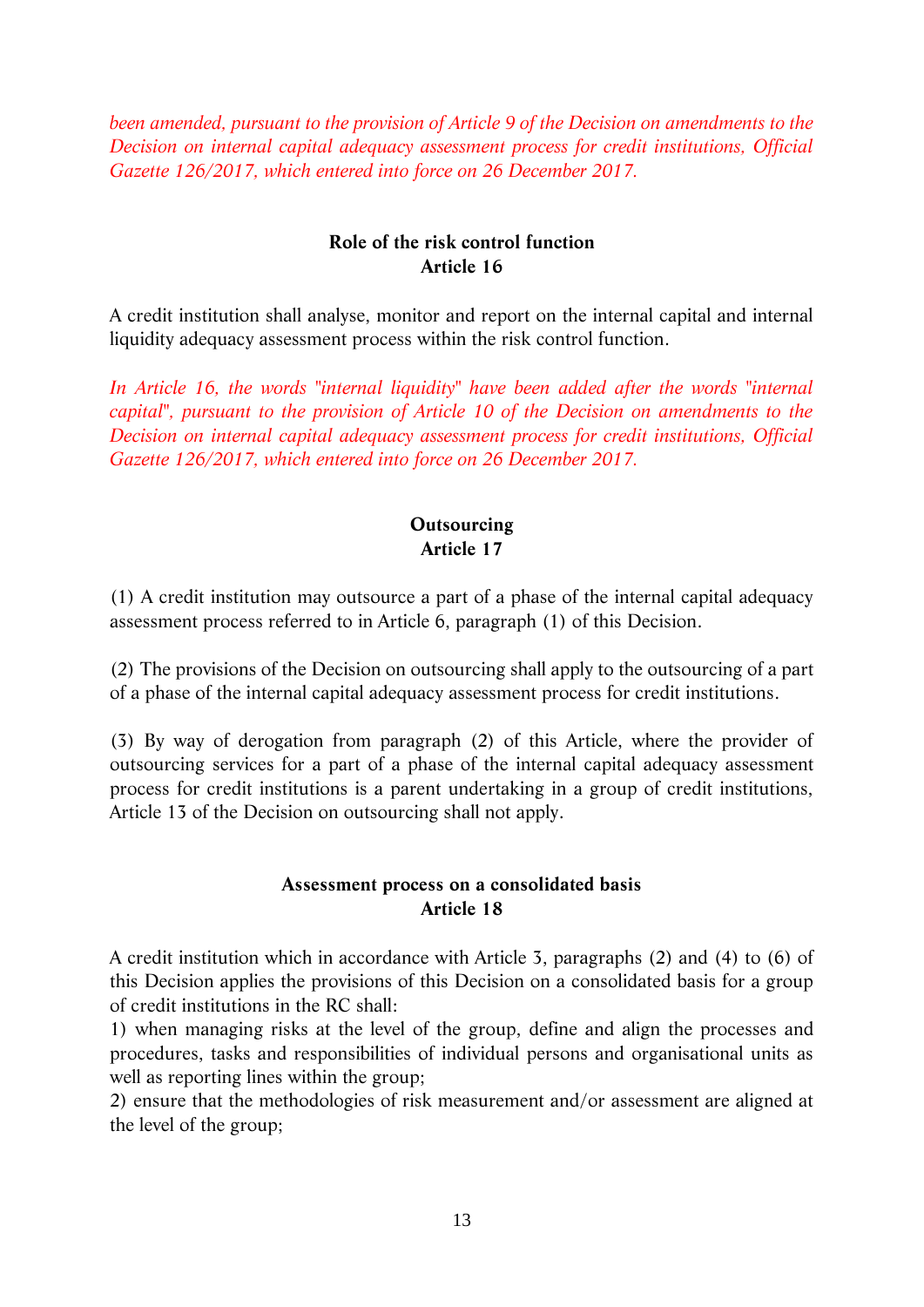*3) assess significant risks of all undertakings within the group including its own risks and the risks inherent in the conduct of business activities with legal persons outside the group which have an impact on the overall risk profile of the group;*

*4) calculate the required internal capital on a consolidated basis and on an individual basis in accordance with the provisions of Article 12, paragraph (4) of this Decision and adjust the required internal capital and required own funds;*

*5) integrate the internal capital and internal liquidity adequacy assessment process on a consolidated basis into the management and decision-making process of a credit institution; and*

*6) report to the Croatian National Bank on the internal capital and internal liquidity adequacy assessment process on a consolidated basis.*

*In the whole Article 18, the words "internal liquidity" have been added after the words "internal capital" and item (4) has been amended, pursuant to the provision of Article 11 of the Decision on amendments to the Decision on internal capital adequacy assessment process for credit institutions, Official Gazette 126/2017, which entered into force on 26 December 2017.*

### *IV REPORTING TO THE CROATIAN NATIONAL BANK*

#### *Report Article 19*

*(1) A credit institution shall submit a written report to the Croatian National Bank on the*  internal capital and internal liquidity adequacy assessment process. The report at a *minimum needs to include the following:*

*1) an overview of the current financial condition/business model and its expected changes over the next period;*

*2) the organisational structure, with the specification of powers and responsibilities assigned to various functions and organisational units included in the internal capital and internal liquidity adequacy assessment process;*

*3) a description of the methodologies used to determine required internal capital and internal liquidity;*

*4) a description of the risk measurement/assessment system;*

*5) the management and mitigation techniques for significant types of risks;*

*6) a description of the stress testing which a credit institution uses in the internal capital and internal liquidity adequacy assessment process and its results;*

*7) self-assessment of the internal capital and internal liquidity adequacy assessment process which should identify weaknesses and deficiencies in the process, and corrective measures which should be implemented in a timely manner towards their elimination; and 8) where a credit institution is a subsidiary of a parent undertaking which has its head office outside the Republic of Croatia, the method of aligning the internal capital and internal liquidity adequacy assessment process with the process implemented by the parent credit institution.*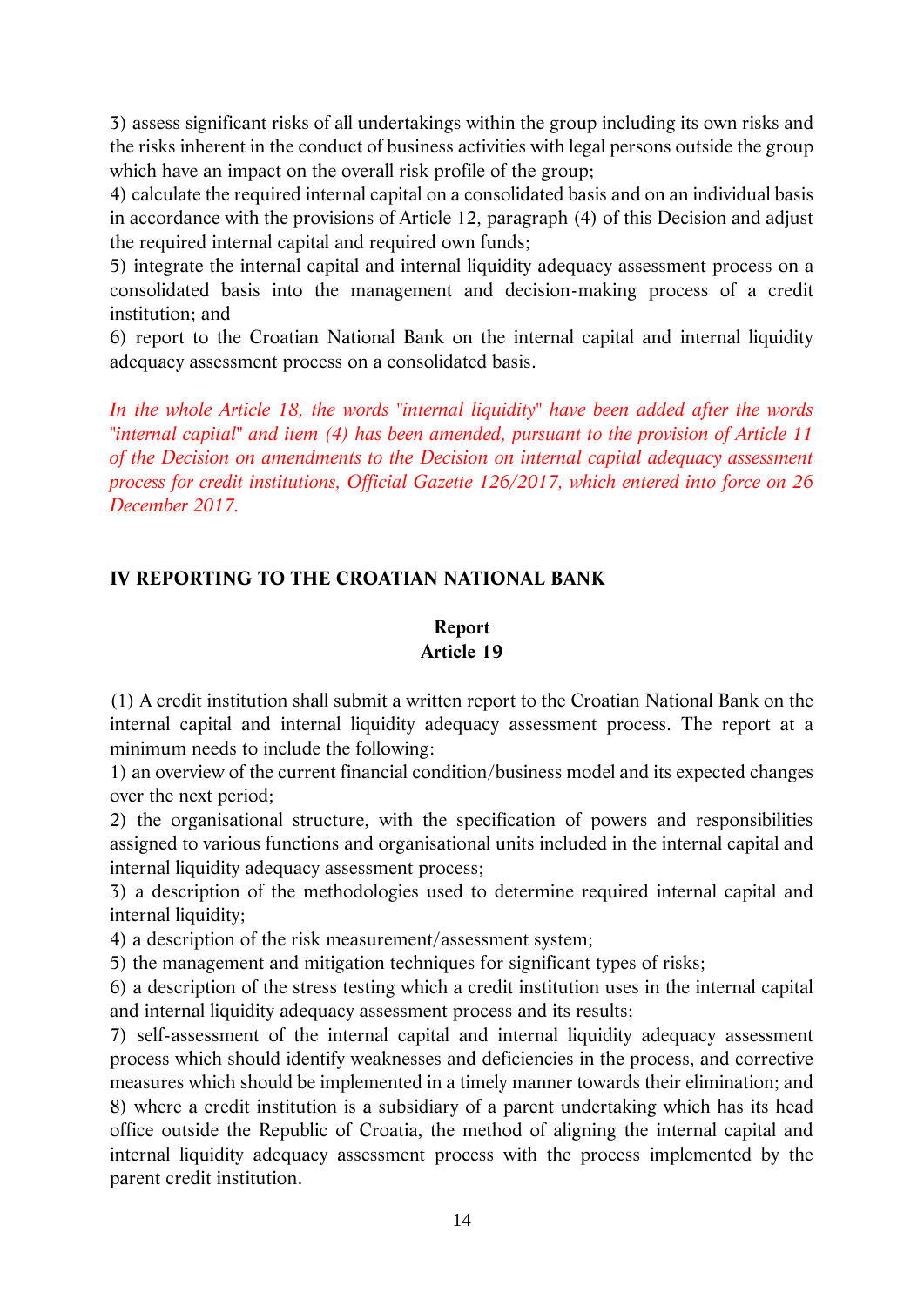*(2) A credit institution shall include in the report a list of internal bylaws, indicating the dates of their adoption and their last amendments, specifying if the amendment was significant, as well as a list of internal reports of a credit institution relevant for internal capital and internal liquidity adequacy assessment process, specifying the frequency of their production and governance levels they are intended for.*

*(3) Where a credit institution has prepared and submitted to the Croatian National Bank parts of the report referred to in paragraph (1) of this Article while meting other reporting requirements, it may make a reference to these documents and need not prepare them again for the purposes of the report referred to in paragraph (1) of this Article.*

*In the whole Article 19, the words "internal liquidity" have been added after the words "internal capital", the introductory text in paragraph (1) has been amended, a new item (1) has been added, and items (1) to (7) have become items (2) to (8), a new paragraph (2) has been added and the previous paragraph (2) has become paragraph (3), pursuant to the provision of Article 12 of the Decision on amendments to the Decision on internal capital adequacy assessment process for credit institutions, Official Gazette 126/2017, which entered into force on 26 December 2017.*

#### *Time limits for reporting Article 20*

*A credit institution shall prepare a report on the internal capital and internal liquidity adequacy assessment process as at 31 December of the previous year and submit it to the Croatian National Bank at the latest until 31 March of the current year.*

*Article 20 has been amended pursuant to the provision of Article 13 of the Decision on amendments to the Decision on internal capital adequacy assessment process for credit institutions, Official Gazette 126/2017, which entered into force on 26 December 2017.*

### *V TRANSITIONAL AND FINAL PROVISIONS*

#### *Entry into force Article 21*

*(1) On the date of entry into force of this Decision, the Decision on the internal capital adequacy assessment process for credit institutions (Official Gazette 1/2009, 75/2009, 2/2010, 28/2011 and 67/2013) shall cease to have effect.*

*(2) This Decision shall be published in the Official Gazette and shall enter into force on the eighth day following its publication.*